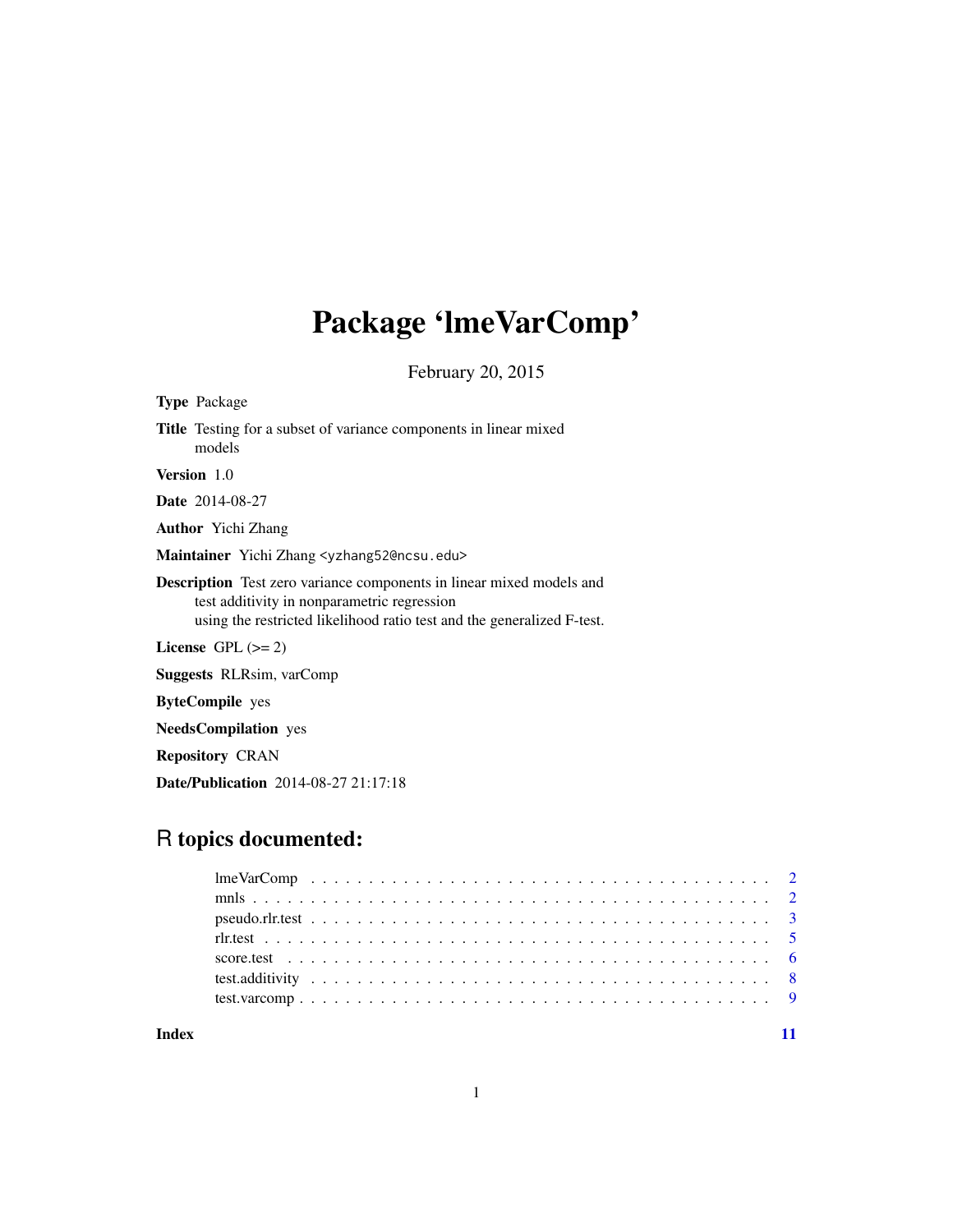## Description

This package provides functions to test zero variance components in linear mixed models and test additivity in nonparametric regression, using the restricted likelihood ratio test and the generalized F-test.

#### Details

| Package: | lmeVarComp |
|----------|------------|
| Type:    | Package    |
| Version: | 1.0        |
| Date:    | 2014-08-27 |
| License: | $GPL (=2)$ |

The main functions are:

- test. varcomp and rlr. test for testing zero variance components in linear mixed models.
- [test.additivity](#page-7-1) for testing additivity in nonparametric regression.

### Author(s)

Yichi Zhang

Maintainer: Yichi Zhang <yzhang52@ncsu.edu>

## References

Zhang, Y., Staicu, A.-M., and Maity, A. (2014). Testing for a Subset of Variance Components in Linear Mixed Models with Application to Testing for Additivity. Submitted.

mnls *Minimum Norm Least Squares*

## Description

mnls computes the minimum norm solution to the least squares problem.

#### Usage

 $mls(x, y, rcond = 1e-10)$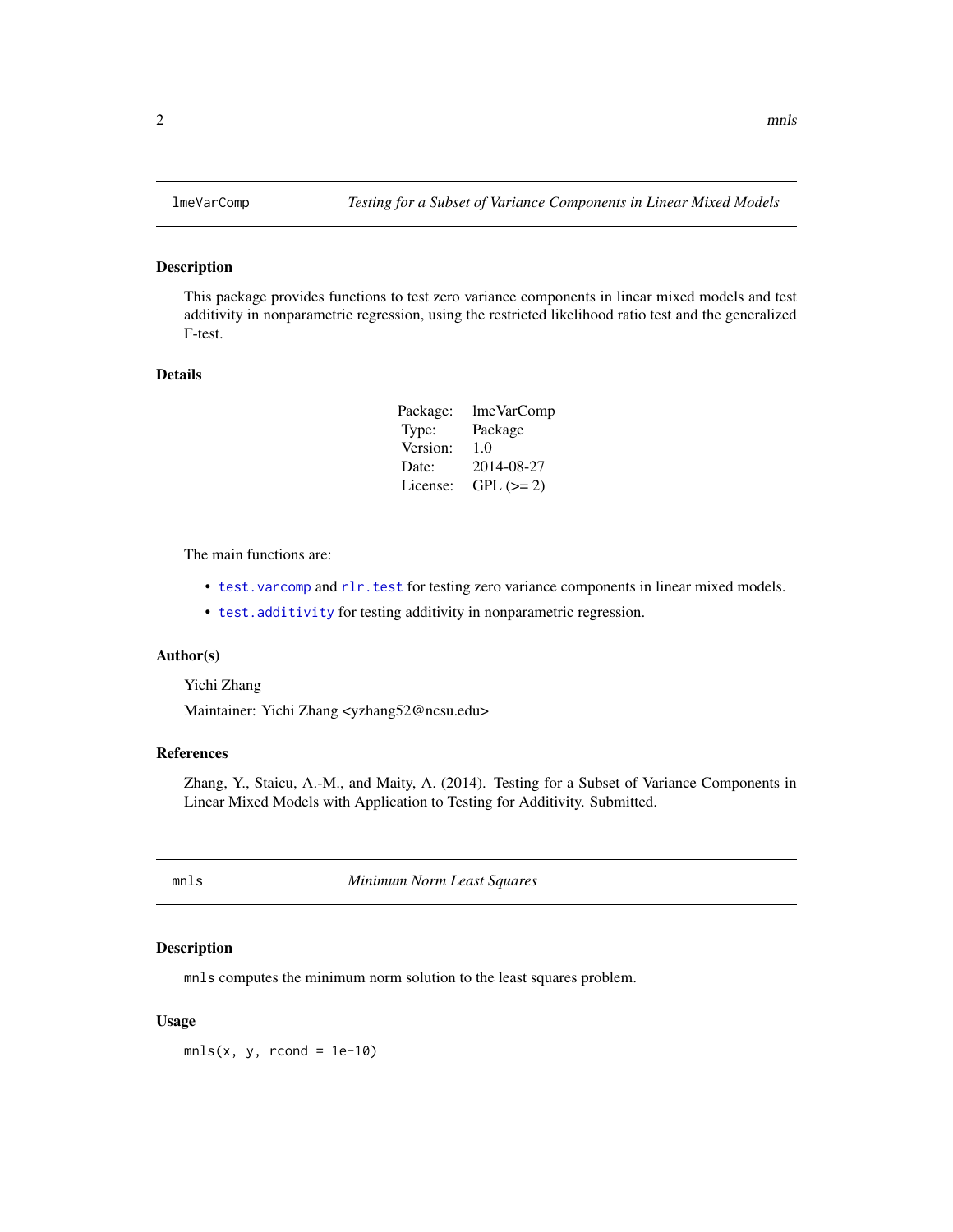## <span id="page-2-0"></span>pseudo.rlr.test 3

### Arguments

| X     | design matrix of dimension n by p.                                   |
|-------|----------------------------------------------------------------------|
|       | response vector of length n, or response matrix of dimension n by q. |
| rcond | reciprocal condition number to determine the effective rank of x.    |

#### Details

The underlying C code calls the LAPACK routine DGELSY.

## Value

The least squares solution, as a p by q matrix. It has an attribute called rank, which is the effective rank of x.

## Author(s)

Yichi Zhang

#### Examples

```
x <- matrix(rnorm(500L), 100L, 5L)
x \le - \text{cbind}(x, x[, 1L] + x[, 2L], x[, 1L] - x[, 3L])b \leftarrow -3L : 3Ly \leq -c(x %<i>x</i> % b)mnls(x, y) # different to b
```
<span id="page-2-1"></span>

| pseudo.rlr.test |       | Pseudo Restricted Likelihood Ratio Test for Zero Variance Compo- |  |  |  |
|-----------------|-------|------------------------------------------------------------------|--|--|--|
|                 | nents |                                                                  |  |  |  |

## Description

pseudo.rlr.test tests whether certain variance components are zeros using pseudo restricted likelihood ratio test, assuming the variance components of interest are equal. This function is a wrapper of the RLRTSim function in the RLRsim package.

## Usage

pseudo.rlr.test(Y, X, Z, Sigma, m0, nsim = 5000L, seed = 130623L)

## Arguments

| response vector of length n                                               |
|---------------------------------------------------------------------------|
| fixed effects design matrix of dimension n by p                           |
| a list of random effects design matrices. Each matrix should have n rows. |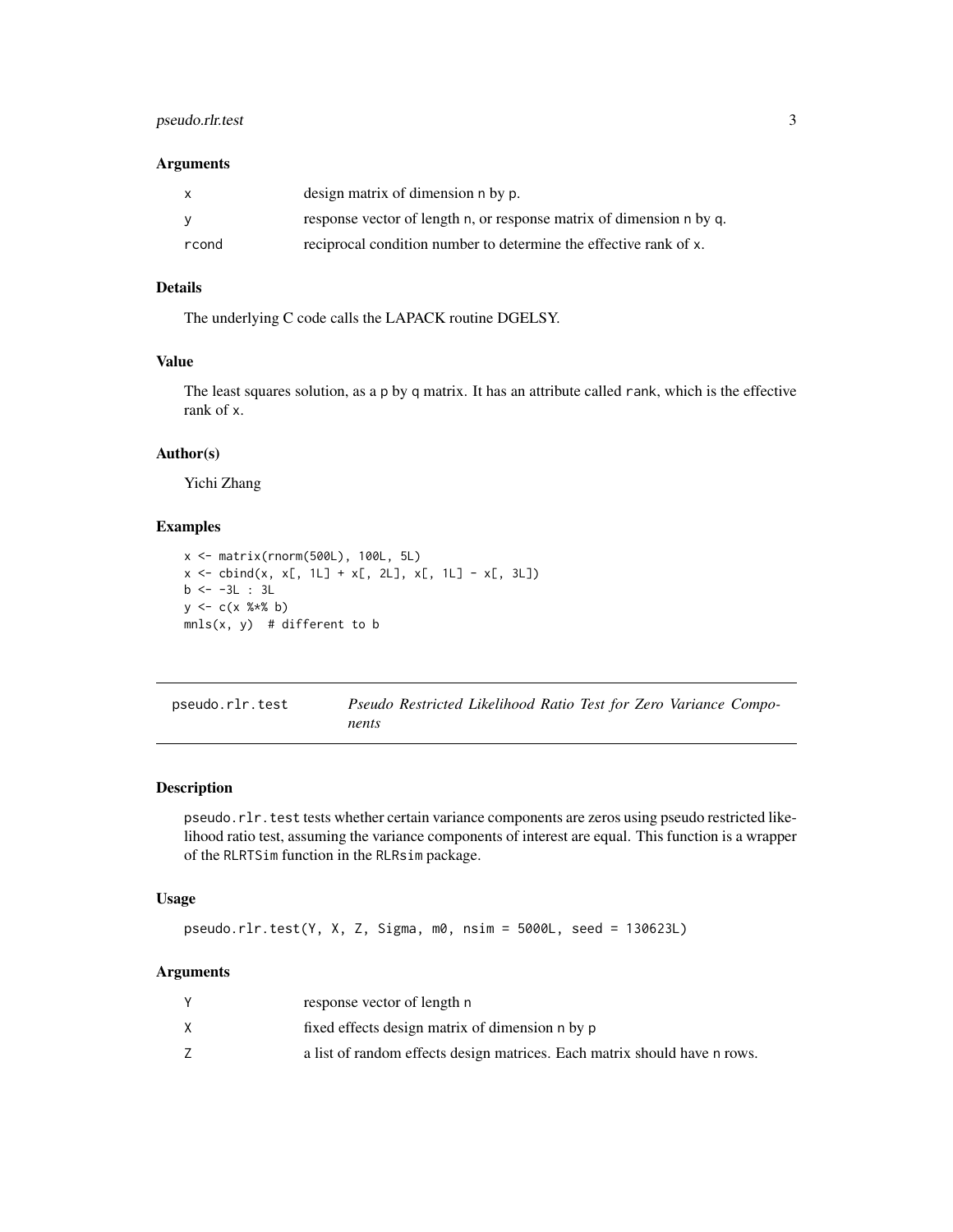<span id="page-3-0"></span>

| Sigma | a list of random effects correlation structures. Each matrix should be symmetric<br>and positive definite, and match the dimension of the corresponding random<br>effects design matrix. |
|-------|------------------------------------------------------------------------------------------------------------------------------------------------------------------------------------------|
| mØ    | an integer indicating the number of nuisance variance components. Should be<br>between 0 and length( $Z$ ) - 1. The first m0 variance components will be treated<br>as nuisance.         |
| nsim  | number of simulations from the null distribution. If zero, REML estimates are<br>computed but tests are not performed.                                                                   |
| seed  | a seed to be set before simulating from the null distribution.                                                                                                                           |

## Value

A vector of the test statistic and the p-value of pseudo restricted likelihood ratio test.

#### Author(s)

Yichi Zhang

### References

Greven, S., Crainiceanu, C. M., Kuchenhoff, H., and Peters, A. (2008). Restricted likelihood ratio testing for zero variance components in linear mixed models. *Journal of Computational and Graphical Statistics*, 17(4):870–891.

#### See Also

[rlr.test](#page-4-1), [score.test](#page-5-1)

## Examples

```
# two-way random effects ANOVA
n1 <- 5L
n2 <- 6L
n0 <- 4L
n \leq -n1 \times n2 \times n0X \leftarrow \text{cbind}(\text{rep}(1, n))A \leq g1(n1, n2 * n0)Z1 <- model.matrix(\sim -1 + A, contrasts.arg = contr.treatment)
B \leq -\text{rep}(gl(n2, n0), n1)Z2 \leq model_matrix(\sim -1 + B, contrasts.argv = contr.treatment)Z3 \leq model_matrix(\sim -1 + B : A, contrasts.argv = contr.treatment)set.seed(1L)
Y \leq - (X % * X 1)+ Z1 %*% rnorm(ncol(Z1), 0, 0.7)
  + Z2 %*% rnorm(ncol(Z2), 0, 0.3)
  + Z3 %*% rnorm(ncol(Z3), 0, 0.5)
  + rnorm(n, 0, 1))
Z <- list(Z1, Z2, Z3)
Sigma \leftarrow lapply(Z, function(z) diag(ncol(z)))
# tests interaction effects
```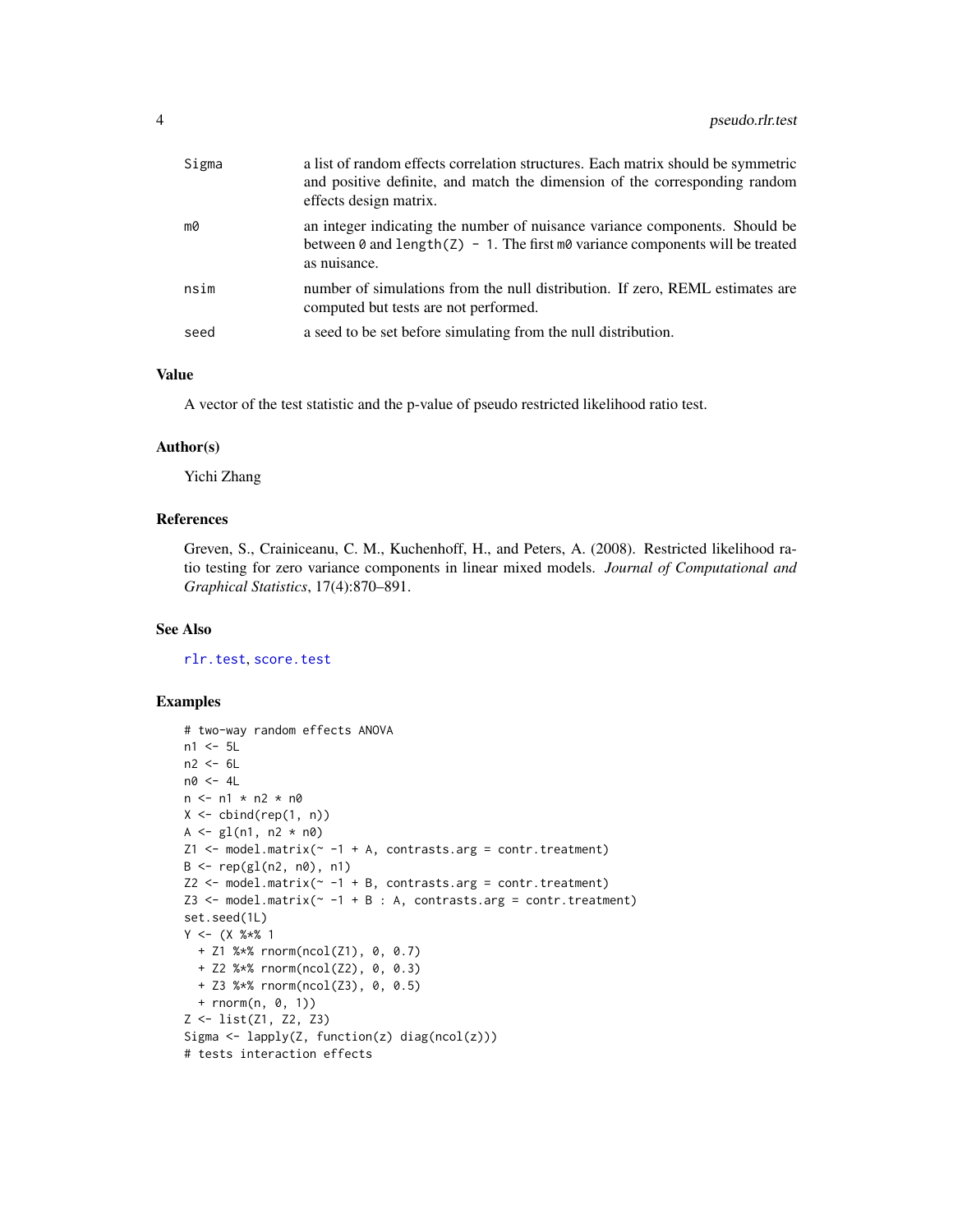#### <span id="page-4-0"></span>rlr.test 5

```
pseudo.rlr.test(Y, X, Z, Sigma, 2L, 2000L, 2L)
# tests overall effects
pseudo.rlr.test(Y, X, Z, Sigma, 1L, 2000L, 3L)
```
<span id="page-4-1"></span>rlr.test *Restricted Likelihood Ratio Test and Generalized F-test for Zero Variance Components*

## Description

rlr.test tests whether certain variance components are zeros using restricted likelihood ratio test and generalized F-test.

## Usage

rlr.test(Y, X, Z, Sigma, m0, nsim = 5000L, seed = 130623L)

## Arguments

| Υ     | response vector of length n                                                                                                                                                              |
|-------|------------------------------------------------------------------------------------------------------------------------------------------------------------------------------------------|
| X     | fixed effects design matrix of dimension n by p                                                                                                                                          |
| 7     | a list of random effects design matrices. Each matrix should have n rows.                                                                                                                |
| Sigma | a list of random effects correlation structures. Each matrix should be symmetric<br>and positive definite, and match the dimension of the corresponding random<br>effects design matrix. |
| mØ    | an integer indicating the number of nuisance variance components. Should be<br>between 0 and length( $Z$ ) - 1. The first m0 variance components will be treated<br>as nuisance.         |
| nsim  | number of simulations from the null distribution. If zero, REML estimates are<br>computed but tests are not performed.                                                                   |
| seed  | a seed to be set before simulating from the null distribution.                                                                                                                           |
|       |                                                                                                                                                                                          |

#### Value

A list containing the following components:

| <b>RLRT</b> | a vector of the test statistic and the p-value of restricted likelihood ratio test.                  |
|-------------|------------------------------------------------------------------------------------------------------|
| GFT         | a vector of the test statistic and the p-value of generalized F-test.                                |
| H0.estimate | REML estimate of variance components (including the error term) under the<br>null hypothesis.        |
| H1.estimate | REML estimate of variance components (including the error term) under the<br>alternative hypothesis. |

## Author(s)

Yichi Zhang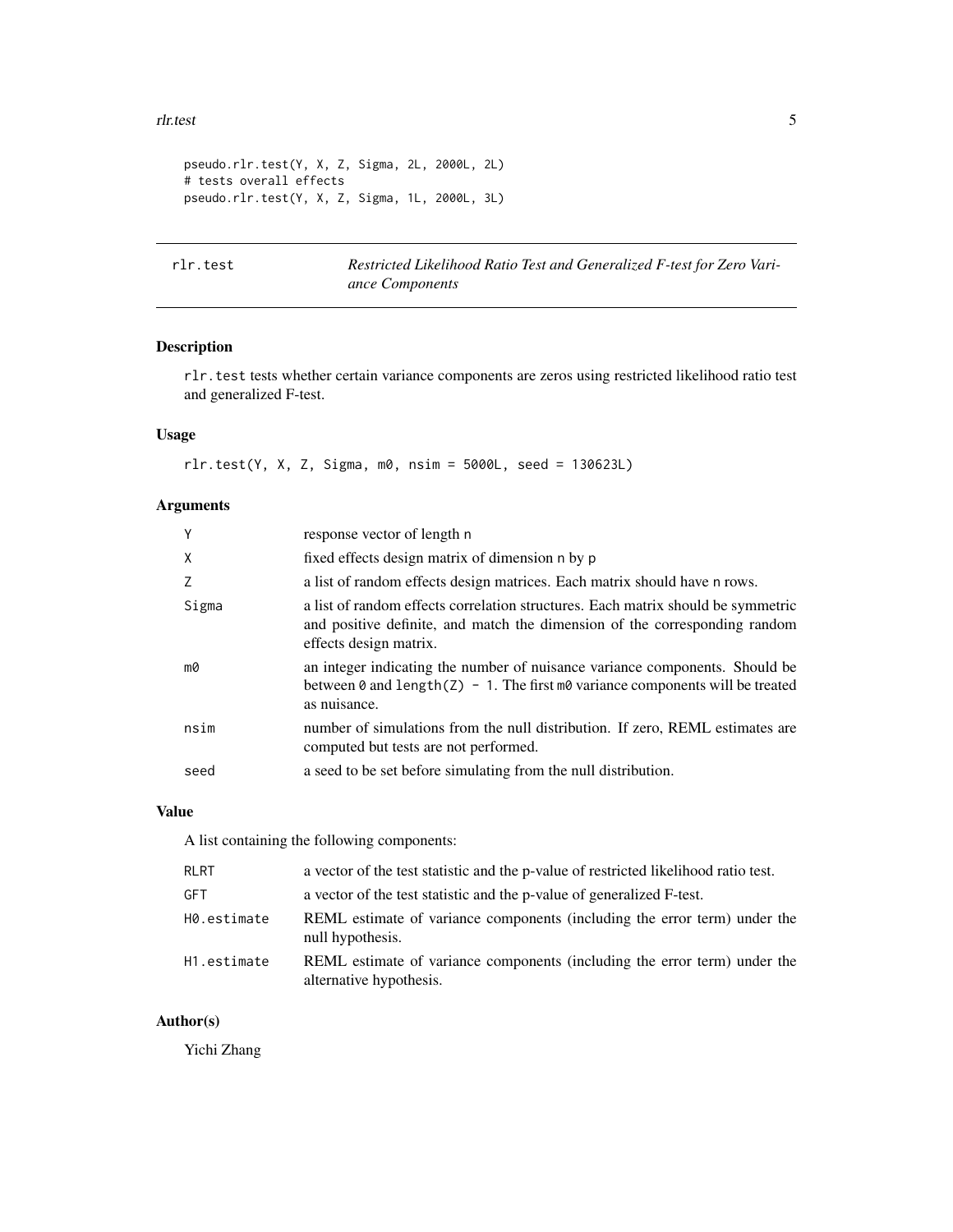#### <span id="page-5-0"></span>References

Zhang, Y., Staicu, A.-M., and Maity, A. (2014). Testing for a Subset of Variance Components in Linear Mixed Models with Application to Testing for Additivity. Submitted.

#### See Also

[pseudo.rlr.test](#page-2-1), [score.test](#page-5-1)

## Examples

```
# two-way random effects ANOVA
n1 <- 5L
n2 < - 6Ln0 <- 4L
n <- n1 * n2 * n0X \leftarrow \text{cbind}(\text{rep}(1, n))A \leq g1(n1, n2 * n0)Z1 <- model.matrix(\sim -1 + A, contrasts.arg = contr.treatment)
B \leftarrow rep(g1(n2, n0), n1)Z2 \leq m \cdot \text{model.matrix}(\sim -1 + B, \text{ contrasts.arg} = \text{contr.treatment})Z3 \leq model_matrix(\sim -1 + B : A, contrasts.argv = contr.treatment)set.seed(1L)
Y \leq - (X \ % * \ X \ 1)+ Z1 %*% rnorm(ncol(Z1), 0, 0.7)
  + Z2 %*% rnorm(ncol(Z2), 0, 0.3)
  + Z3 %*% rnorm(ncol(Z3), 0, 0.5)
  + rnorm(n, 0, 1))
Z <- list(Z1, Z2, Z3)
Sigma <- lapply(Z, function(z) diag(ncol(z)))
# tests interaction effects
rlr.test(Y, X, Z, Sigma, 2L, 2000L, 2L)
# tests overall effects
rlr.test(Y, X, Z, Sigma, 1L, 2000L, 3L)
```
<span id="page-5-1"></span>score.test *Linear Score Test for Zero Variance Components*

#### Description

score. test tests whether certain variance components are zeros using linear score test. This function is a wrapper of the varComp.test function in the varComp package.

#### Usage

score.test(Y, X, Z, Sigma, m0)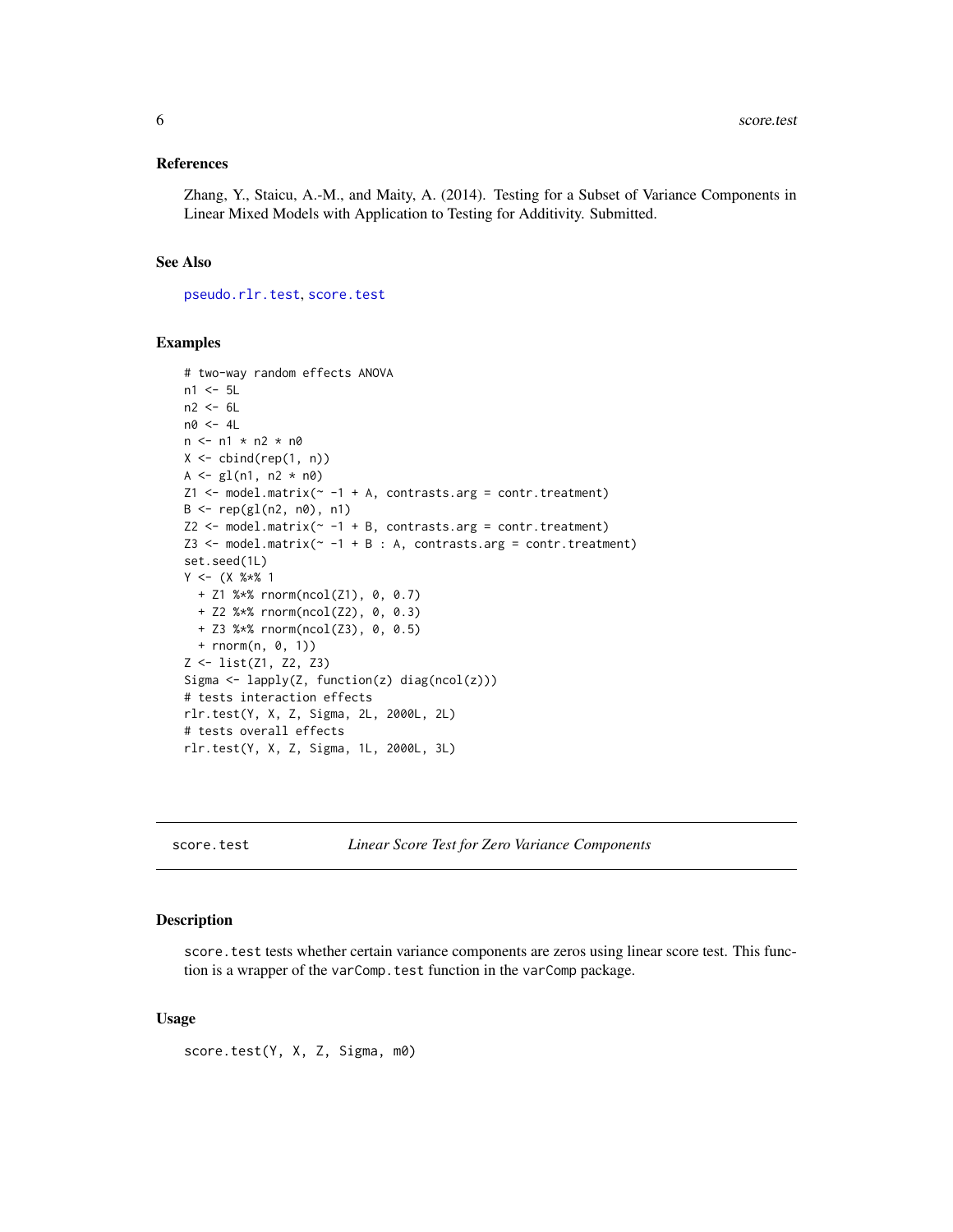#### <span id="page-6-0"></span>score.test 7

#### Arguments

| Y            | response vector of length n                                                                                                                                                              |
|--------------|------------------------------------------------------------------------------------------------------------------------------------------------------------------------------------------|
| $\mathsf{X}$ | fixed effects design matrix of dimension n by p                                                                                                                                          |
|              | a list of random effects design matrices. Each matrix should have n rows.                                                                                                                |
| Sigma        | a list of random effects correlation structures. Each matrix should be symmetric<br>and positive definite, and match the dimension of the corresponding random<br>effects design matrix. |
| mØ           | an integer indicating the number of nuisance variance components. Should be<br>between 0 and length( $Z$ ) - 1. The first m0 variance components will be treated<br>as nuisance.         |

## Details

To be added.

## Value

A vector of the test statistic and the p-value of linear score test.

#### Author(s)

Yichi Zhang

## References

Qu, L., Guennel, T., and Marshall, S. L. (2013). Linear score tests for variance components in linear mixed models and applications to genetic association studies. *Biometrics*, 69(4):883–892.

## See Also

[rlr.test](#page-4-1), [pseudo.rlr.test](#page-2-1)

## Examples

```
# two-way random effects ANOVA
n1 <- 5L
n2 < -6Ln0 <- 4L
n \leq -n1 \times n2 \times n0X \leftarrow \text{cbind}(\text{rep}(1, n))A \leftarrow gl(n1, n2 * n0)Z1 <- model.matrix(\sim -1 + A, contrasts.arg = contr.treatment)
B \leq - rep(g1(n2, n0), n1)Z2 \leq model_matrix(\sim -1 + B, contrasts.argv = contr.treatment)Z3 <- model.matrix(\sim -1 + B : A, contrasts.arg = contr.treatment)
set.seed(1L)
Y \leq - (X % * X 1)+ Z1 %*% rnorm(ncol(Z1), 0, 0.7)
  + Z2 %*% rnorm(ncol(Z2), 0, 0.3)
```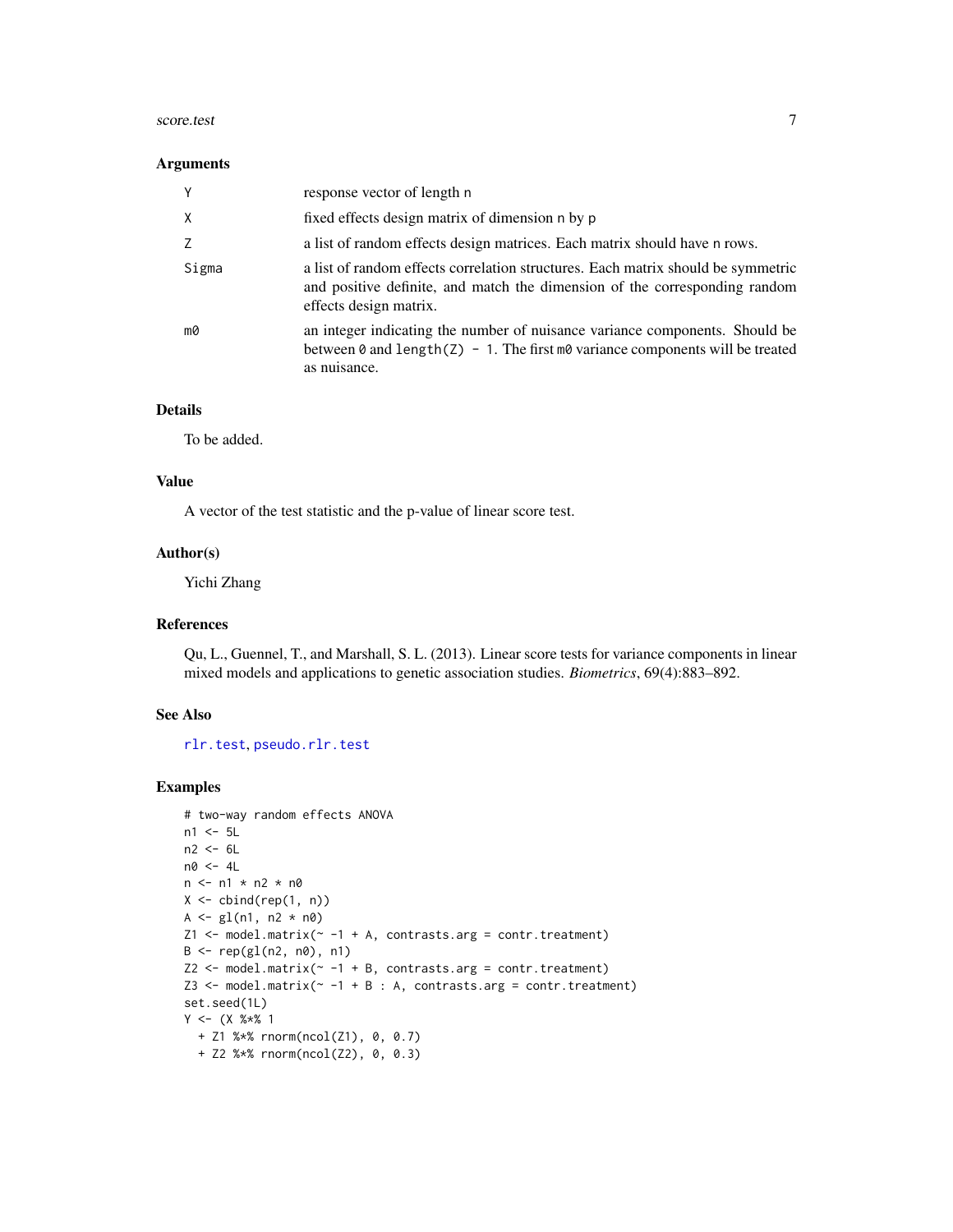```
+ Z3 %*% rnorm(ncol(Z3), 0, 0.5)
 + rnorm(n, 0, 1))
Z <- list(Z1, Z2, Z3)
Sigma <- lapply(Z, function(z) diag(ncol(z)))
# tests interaction effects
score.test(Y, X, Z, Sigma, 2L)
# tests overall effects
score.test(Y, X, Z, Sigma, 1L)
```
<span id="page-7-1"></span>test.additivity *Testing Additivity in Nonparametric Regression*

#### Description

test.additivity tests for additive model in nonparametric regression using mixed model representation and variance components testing.

## Usage

```
test.additivity(x, y, type = c("RLR", "pseudo", "score"),
  nbasis = 10L, kernel = c("gaussian", "polynomial", "spline"),
 nsim = 5000L, seed = 130623L)
```
#### Arguments

| $\mathsf{x}$ | design matrix. Each column should be scaled to have range within $[0, 1]$ .                                                                                                                                                               |
|--------------|-------------------------------------------------------------------------------------------------------------------------------------------------------------------------------------------------------------------------------------------|
| y            | response vector.                                                                                                                                                                                                                          |
| type         | test to be performed: RLR for restricted likelihood ratio test and generalized F-<br>test, pseudo for pseudo restricted likelihood ratio test assuming the variance<br>components of interest are equal, and score for linear score test. |
| nbasis       | number of basis functions in additive modeling.                                                                                                                                                                                           |
| kernel       | reproducing kernel for non-additive modeling.                                                                                                                                                                                             |
| nsim         | number of simulations from the null distribution.                                                                                                                                                                                         |
| seed         | a seed to be set before simulating from the null distribution.                                                                                                                                                                            |

#### Value

A vector of test statistic and p-value.

## Author(s)

Yichi Zhang

## References

Zhang, Y., Staicu, A.-M., and Maity, A. (2014). Testing for a Subset of Variance Components in Linear Mixed Models with Application to Testing for Additivity. Submitted.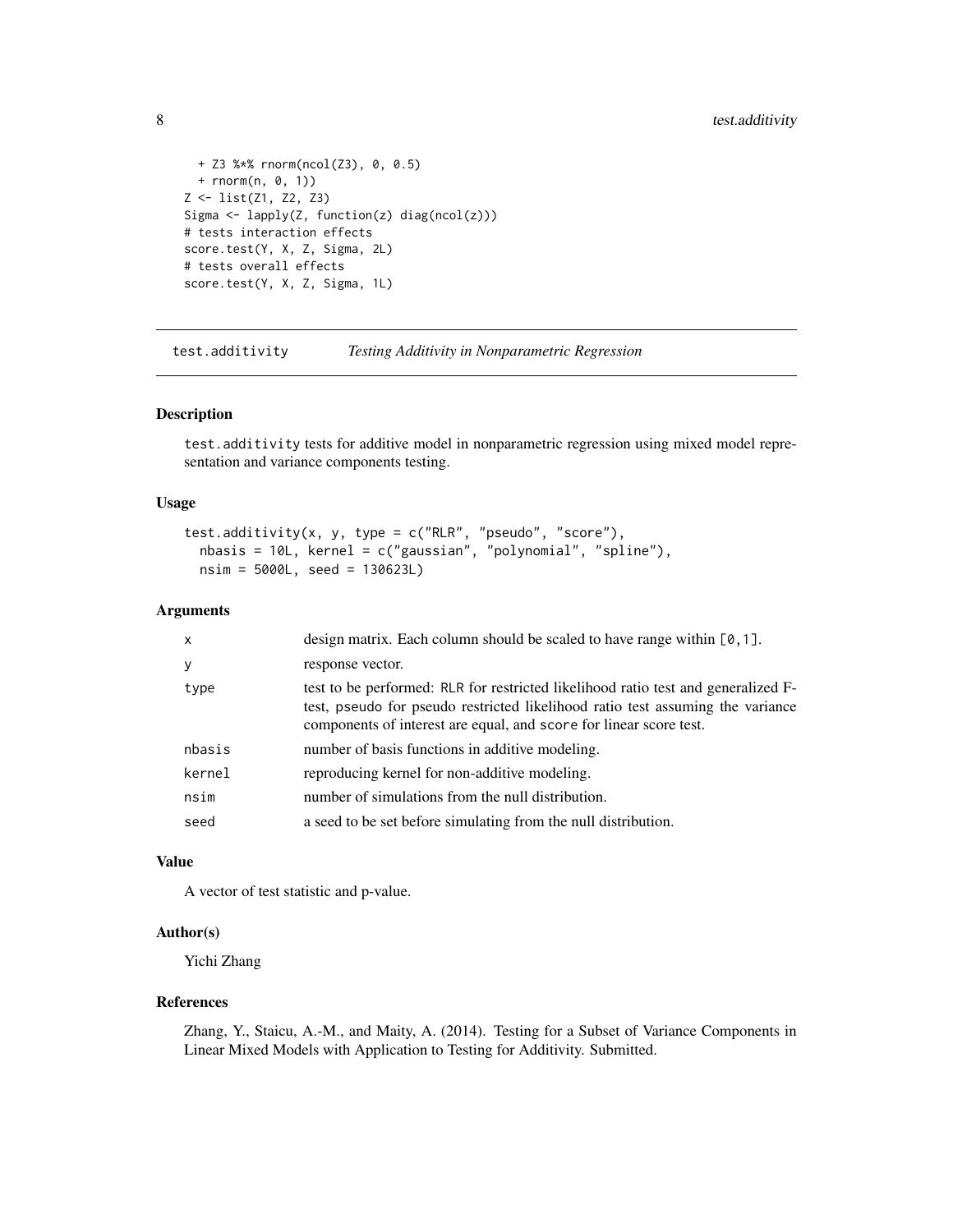## <span id="page-8-0"></span>test.varcomp 9

## Examples

```
set.seed(20L)
x <- matrix(runif(200L), 100L, 2L)
y <- 4 * x[, 1L] * x[, 2L] + rnorm(100L)
test.additivity(x, y)
```
<span id="page-8-1"></span>test.varcomp *Testing Zero Variance Components in Linear Mixed Models*

## Description

test.varcomp tests whether certain variance components are zeros. This function provides a formula interface to the rlr.test, pseudo.rlr.test, and score.test functions.

## Usage

```
test.varcomp(fixed, random, test, data = NULL, Sigma = NULL,
  type = c("RLR", "pseudo", "score"), nsim = 5000L, seed = 130623L,
 keep.matrices = FALSE)
```
## Arguments

| fixed         | a two-sided formula specifying the response and the fixed effects.                                                                                                                                                                        |
|---------------|-------------------------------------------------------------------------------------------------------------------------------------------------------------------------------------------------------------------------------------------|
| random        | a one-sided formula specifying the random effects (not including the error term).                                                                                                                                                         |
| test          | an integer vector of the indices of random effects to be tested.                                                                                                                                                                          |
| data          | an optional data frame, list or environment containing the variables in the model.                                                                                                                                                        |
| Sigma         | an optional list of symmetric and positive definite matrices specifying the corre-<br>lation structures of random effects. If NULL, default to identity matrices.                                                                         |
| type          | test to be performed: RLR for restricted likelihood ratio test and generalized F-<br>test, pseudo for pseudo restricted likelihood ratio test assuming the variance<br>components of interest are equal, and score for linear score test. |
| nsim          | number of simulations from the null distribution.                                                                                                                                                                                         |
| seed          | a seed to be set before simulating from the null distribution.                                                                                                                                                                            |
| keep.matrices | whether the design matrices for fixed effects and random effects, as well as the<br>response vector, will be returned.                                                                                                                    |

## Value

A list containing the following components:

| <b>RLRT</b> | If type is RLR, a vector of the test statistic and the p-value of restricted likelihood<br>ratio test.             |
|-------------|--------------------------------------------------------------------------------------------------------------------|
| <b>GFT</b>  | If type is RLR, a vector of the test statistic and the p-value of generalized F-test.                              |
| pseudo      | If type is pseudo, a vector of the test statistic and the p-value of pseudo re-<br>stricted likelihood ratio test. |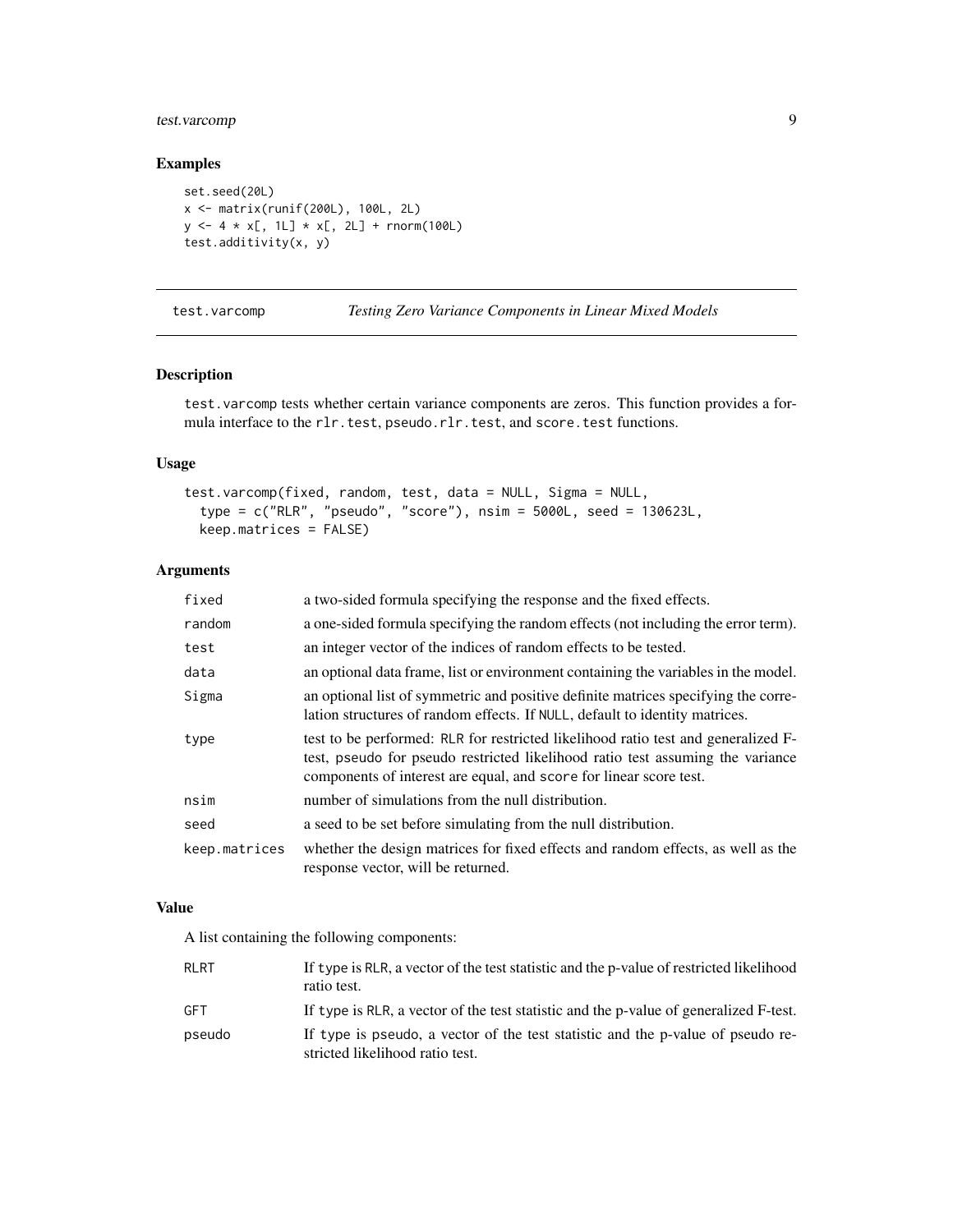<span id="page-9-0"></span>

| score | If type is score, a vector of the test statistic and the p-value of linear score test. |
|-------|----------------------------------------------------------------------------------------|
|       | If keep. matrices is TRUE, the response.                                               |
| X     | If keep matrices is TRUE, the fixed effects design matrix.                             |
|       | If keep matrices is TRUE, a list of the random effects design matrices.                |
| Sigma | If keep matrices is TRUE, a list of the random effects correlation structures.         |

## Author(s)

Yichi Zhang

## See Also

[rlr.test](#page-4-1), [pseudo.rlr.test](#page-2-1), [score.test](#page-5-1)

## Examples

```
n1 < -5Ln2 < - 6Ln0 <- 4L
A \leq g1(n1, n2 * n0)B <- rep(gl(n2, n0), n1)
set.seed(1L)
Y <- 1 + rnorm(n1, 0, 0.7)[A] + rnorm(n2, 0, 0.3)[B] +
  rnorm(n1 * n2, 0, 0.5)[A : B] + rnorm(n1 * n2 * n0, 0, 1)
test.varcomp(Y ~ 1, ~ -1 + A + B + A:B, test = c(2L, 3L),
  nsim = 2000L, seed = 2L)
```